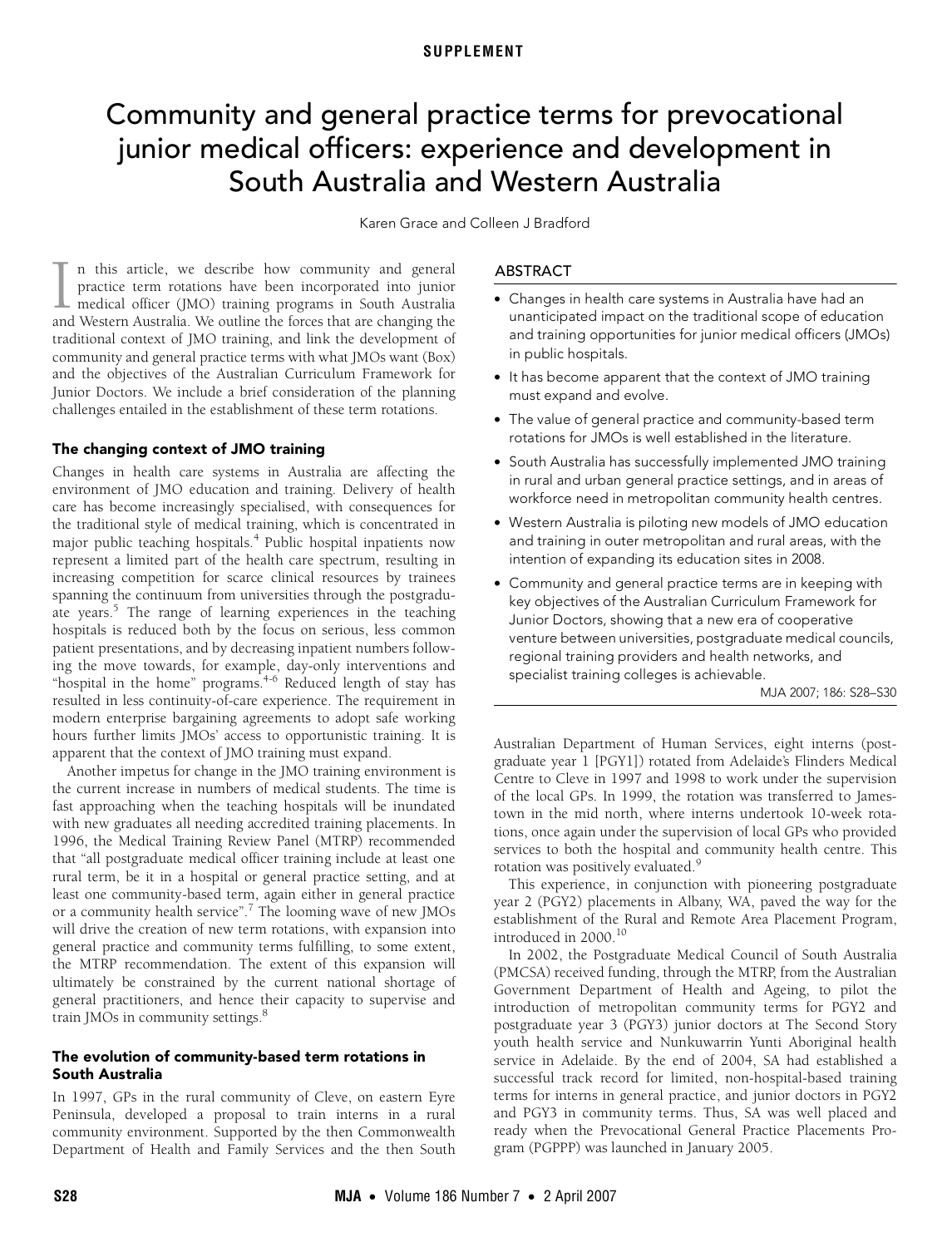The PGPPP was developed by the Australian Government in response to the significant national shortage of GPs.<sup>[11](#page-2-7)</sup> It was hoped that including general practice experience in JMO training programs would encourage more JMOs to pursue careers as GPs. Australia-wide, the PGPPP initiative will eventually provide up to 280 general practice and community placements per year for prevocational doctors (equivalent to 70 full-time doctors). At the same time, studies of general practice terms for interns have shown the educational advantages of including general practice terms for  $IMOs.<sup>9,12</sup>$  $IMOs.<sup>9,12</sup>$  $IMOs.<sup>9,12</sup>$  $IMOs.<sup>9,12</sup>$  $IMOs.<sup>9,12</sup>$ 

South Australia has been at the forefront in taking advantage of this PGPPP opportunity. In 2005, every major intern teaching hospital in Adelaide was able to offer rotations to JMOs in either general practice or community terms. Since January 2005 (based on PMCSA data), the number of general practices involved has increased from eight to 17 (10 rural and seven urban), leading to about 39% of the intern cohort undertaking a general practice term in 2007. In addition, the PMCSA developed PGY2 and PGY3 community terms along clinical themes in areas of workforce need, such as adolescent, Indigenous, and prisoner health, and drug and alcohol services. At any one time, there are six JMOs in PGY2 and PGY3 from across Adelaide in these placements, which provide JMOs not only with learning opportunities, but also the experience of working in under-served areas.

The enthusiastic uptake of general practice and community terms in SA is possibly the result of:

- the successful past history and track record;
- "word of mouth" recommendations by participating JMOs;

• recognition by feeder hospitals that the inclusion of these terms is a recruitment advantage;

• proactive support from the PMCSA, the Medical Board of SA, and the SA general practice education and training programs and their general practice communities; and

• strong support from the SA Department of Health.

The value of the general practice rotation in intern education has been highlighted by studies in the United Kingdom, dating from 1982, and in SA from 2001.<sup>9</sup> In the most recent evaluative study of general practice term rotations, interns in SA reported that the training value includes: exposure to undifferentiated patient presentations; gaining experience in a wide range of common, less serious conditions (not seen in teaching hospitals); and direct access to learning through immediate supervision and feedback.<sup>[12](#page-2-8)</sup> The study showed that there are marked differences between general practice terms and other hospital-based core terms for interns, and that these experiences are complementary, together making a well rounded training program. A recent quote from a participating PGY2 JMO on a community term placement also supports their value:

Had a wonderful experience with broad and stimulating clinical work, excellent clinical supervisors and mentors, supportive and experienced multi-D [multidisciplinary] staff, and interesting and diverse clients. Exceeded my expectations.

As these terms have become recognised in the SA medical community, the PMCSA has been approached by feeder hospitals and other community-based primary health agencies suggesting more term rotations that could be developed. The development of these additional terms is currently limited more by lack of available JMOs than by funding opportunities. While the number of JMOs is expected to increase over the next decade, the national shortage of

#### What junior medical officers want $^{\rm 1}$  $^{\rm 1}$  $^{\rm 1}$

- Junior medical officers (JMOs) have repeatedly stated in consecutive national forums that their first priority revolves around education and training in the context of service delivery.
- JMOs support the concept of a national curriculum framework<sup>[2](#page-2-10)</sup> and its stated objectives, which are:<sup>3</sup>
	- ¾ application of previously learnt skills in real clinical practice settings;
	- ¾ creation of generalist doctors through the development of comprehensive and broad term rotations; and
	- ¾ linkage between undergraduate curricula and college training requirements.
- JMOs support the exploration of new term rotation options, such as general practice and community terms, both to broaden training exposure and to accommodate the imminent rapid expansion of the JMO medical workforce and its training placement requirements.
- JMOs are looking to the postgraduate medical councils to ensure these new term rotations are subject to the same robust accreditation standards as current metropolitan hospital-based positions, with appropriate supervision and training and no risk that they will be solely backfilling more senior workforce shortages.
- JMOs want JMO welfare to form part of the accreditation criteria.
- JMOs are aware that access to good education and training needs to be sustainable, and to this end, rural, general practice and community terms need to be adequately supported, both financially and professionally.

GPs means there is limited capacity in the community health system to sustain further expansion of training placements.<sup>[8](#page-2-4)</sup>

## New models: the Western Australian initiative

In November 2005, the Organisational Development Division of the Western Australian Department of Health initiated the Community Residencies Project, to shape the future medical workforce of WA. The aim of the project is to develop JMO posts that involve providing community medicine (such as general practice and palliative care) in the outer metropolitan and rural areas of WA.

Pilot sites for 2007 have been developed at the Joondalup Health Centre, Bunbury Regional Hospital, and local general practices. These sites have combined rotations covering the disciplines of general practice, emergency medicine, palliative care and paediatrics. Each site has a series of rotations that suits the needs of the area and incorporates the provision of community medicine, either on a part-time or full-time basis. For example, the post in Bunbury involves part-time general practice and paediatrics as a combined term. This enables a broadened exposure to clinical experience in situations where historically there has not been enough to justify a full-time PGY2 or PGY3 position.

All community residency posts have been accredited by the Postgraduate Medical Council of Western Australia, thus fulfilling the requirements of the Australian Curriculum Framework for Junior Doctors.<sup>[3](#page-2-11)</sup> In this way it is envisaged that the positions will be accepted as standard prevocational training positions for JMOs and meet the prevocational training requirements of all specialist colleges.

During 2007, the pilot sites will be evaluated and new sites will be developed in the outer metropolitan regions of Armadale and Kwinana–Rockingham, and the rural areas of Kalgoorlie, Gerald